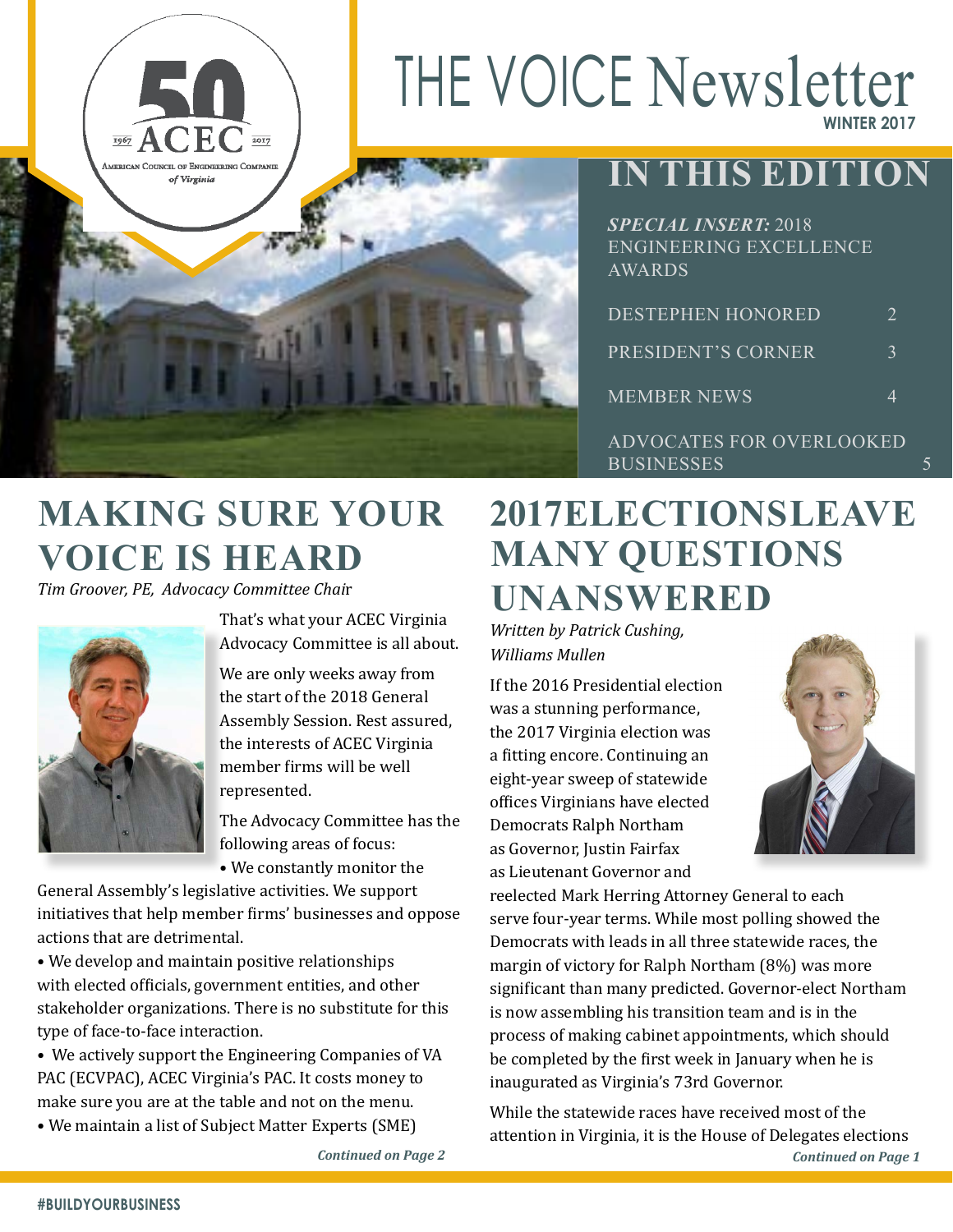# **QUESTIONS UNANSWERED**

THIS NEWSLETTER IS PROUDLY PRINTED BY:



## <span id="page-1-0"></span>**2017-2018 BOARD OF DIRECTORS**

At the 2017 Annual Conference, the following slate of officers were inducted as the Board of Directors for the 2017-2018 fiscal year:

#### **PRESIDENT** Robert L. Burkholder, PE

**PRESIDENT-ELECT** Jeffrey N. Lighthiser, PE

**NATIONAL DIRECTOR** Paul E. Diggs, PE

**VICE PRESIDENT EASTERN** Jeffrey W. Ganthner

**VICE PRESIDENT CENTRAL** Courtney A. Beamon

## **VICE PRESIDENT WESTERN** Paul P. Anderson

**VICE PRESIDENT AT LARGE** Donald F. Booth

**SECRETARY** Gregory C. Ellen

**TREASURER** Jared B. Jamison

that have stunned many in the political community. Over the past 18 years Republicans have steadily built their majority in the House, controlling 66 of 100 seats prior to this year's election. In an effort to capitalize on sheer numbers (Clinton won Virginia in 2016) and an anti-Trump sentiment Democrats fielded candidates against 54 of the 66 House Republicans. While polling data is

not as robust for individual House races, most in the polling and political community estimated Republican would lose anywhere from three to maybe eight seats. However, after final election certifications the Democrats had picked up 15 seats in the House, shifting the balance to a slim Republican majority at 51-49.

While the election results

in the House were shocking, the story is not over. There are three House elections undergoing a recount, with one Republican declared the victor by ten votes. While the recounts should be completed before the end of the year, many expect the Democrats or Republicans to challenge the results in court leaving control of the House of Delegates in question. What we do know is that each party is going to utilize every tool possible to declare a majority once session convenes on January 10th.

What does this mean for the design professional community? As we look at the loss of key legislators, influx of new members, and changes on key committees we need to educate new members on the importance of qualifications based-selection and the need for integrity in the Commonwealth's procurement system. At its core, the advocacy mission of the design professional community is to educate. We work

to educate legislators on the importance of quality in the design and engineering of public facilities and the positive impact quality design can have on long term cost and public health, safety, and welfare.

For the most current election results and analysis, check the State Board of Elections

website, which carries the official results: https://www.elections. virginia.gov/resultsreports/electionresults/.

Another helpful website that includes all election results with graphics is the Virginia Public Access Project (VPAP): https://www.vpap.org/elections/.

*Patrick Cushing is a Partner at Williams Mullen and is part of the Government Group team for ACEC Virginia and AIA.*

in over a dozen specific areas relating to public procurement, business regulations, and technical regulations. These SMEs help us make sense of the various complex issues up for discussion in Richmond.

## **HOW CAN YOU HELP?**

Get to know your elected representatives. Every Senator and Delegate I know tells me their ears perk up when a constituent calls on them. If you know any General Assembly members, please let me or Nancy Israel know. Especially if you know one of the many "freshmen" who will join the ranks in January.

You can let us know if you can be called on as a SME. A list of current SMEs can be found at (provide a link here).



Disputes happen in the design and construction field. They cost time, money and diversion from your primary objectives. Let me give you a hand at resolving them either through my "Real Simple Mediation" process or by providing you with an experienced analysis of the dispute.

As Peter Drucker famously said "Don't solve problems- Pursue Opportunities". Let me work on your problems so you can pursue opportunities. Yes, I know, you are an engineer and your business is "solving problems". When you get in deep trouble you turn to your attorney and his clock starts t\$ck, t\$ck t\$ck. Maybe there is a middle, more rational way than jumping into the legal morass.

Give me a call or email (no cost-no obligation) and let's discuss the issues whether you have a potential claim against someone or one is pending against you. I would like to hear from you.

**Anderson Construction Mediation LLC** 10160 Staples Mill Road Glen Allen VA 23060 · 540.392.4429 Anderson.10@verizon.net · www.AndersonConstructionMediation.com

You can support the efforts of the ECVPAC. Write a check. Attend an event. Engage your firm and fellow employees. The more people we have rowing the boat the more progress we can make.

I'll leave it to our friends at Williams Mullen to explain the challenges ahead for the 2018 General Assembly Session. It promises to be a very interesting year.

I encourage you to find some way to get involved in advocating for your profession. We need your support!

# *P.S. "Politics is more difficult than physics."*

Albert Einstein

## *Continued*

## **DeSTEPHEN HONERED AS FELLOW AT ACEC FALL CONFERENCE**



Congratulations to Raymond DeStephen, Schnabel Engineering, on being elected as a Fellow in the American Council of Engineering Companies at the October Fall Conference in Orlando, FL.

The ACEC College of Fellows is a distinguished class of engineers who have been selected by their peers as deserving recognition for exemplary contributions to the profession. It recognizes members who have, by their special service, elevated the standards of our engineering profession.

## **YOUR VOICE IS HEARD**  *Continued*

"Being named an ACEC Fellow is a fitting acknowledgement of Raymond's contribution to the consulting engineering profession. Giving back has always been a big part of Ray's remarkable 40+ year career at Schnabel." Said Paul Diggs, Principal at Schnabel and longtime colleague of DeStephen.

*... we need to educate new members on the importance of qualifications based-selection and the need for integrity in the Commonwealth's procurement* 

*system.*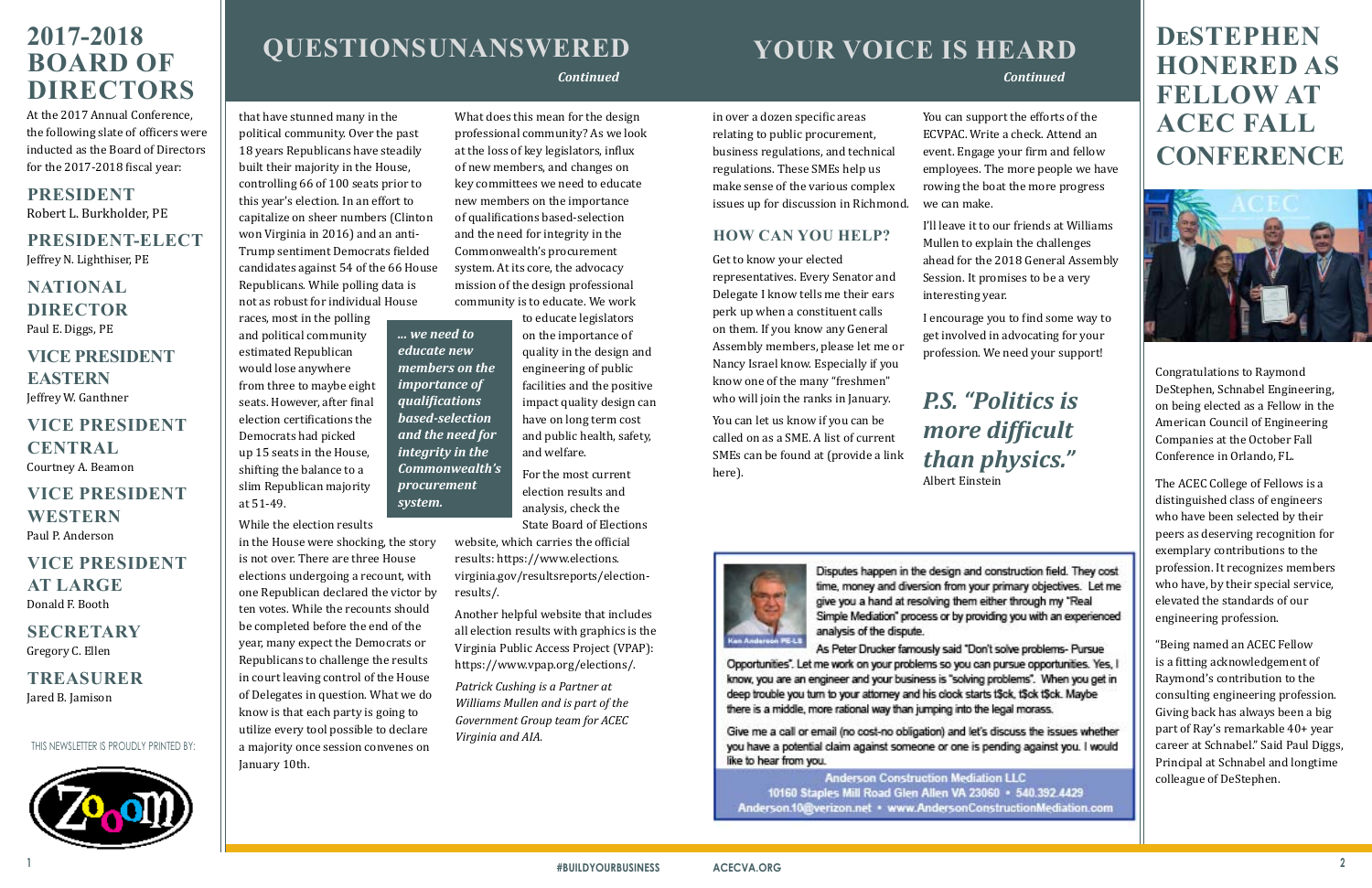2017 is coming to a close and the holiday season is a hectic time. Not only do the days go by quickly, but so do the months. Once Halloween arrives it seems the remainder of the year becomes a blur. Of course, it doesn't help that stores initiate the holiday shopping blitz while the unsold Halloween candy is still on the shelf. For some, Thanksgiving is the milestone for the daily countdown to Christmas, speculating the matchups for the college football bowl games, and pulling out the holiday decorations. I fear what I hold to be the true celebration of Thanksgiving is slowly fading away. I take issue with the relegation of Thanksgiving Day to "Turkey Day" as I wholeheartedly embrace the fundamental concept this day represents - to take a pause from our everyday stresses and concerns and give thanks for the things with which we are blessed. My parents impressed upon me that manners and politeness are extremely important, and that expressing gratitude freely and sincerely would make me a better



person and contribute to success in life. For me, Thanksgiving is an opportunity to rejuvenate the soul and take the time to reflect on the things that I am most thankful for.

After the Republican party defeated the incumbent Federalist John Adams in 1800, Thomas Jefferson declared the election "was as real a revolution in the principles of our government as that of  $[17]76$ . was in its form; not effected indeed by the sword, as that, but by the rational and peaceable instrument of reform, the suffrage of the people." Politics at the national and state level have consumed much of the headlines this year. As constituents, we aren't all pleased with the outcome and many feel the tide of uncertainty and change. Yet, I am thankful for the peaceful transfer of political power that has endured since 1800.

More to the current times, The Engineering Business Index (EBI), reported in ACEC's "Last Word", shows 2017 to be a strong year in

comparison to the past two years in terms of economic growth. More optimistic news can be found in the Wall Street Journal's Economic Forecasting Survey (November 2017 edition) which provides very promising trends in GDP, Unemployment, and Recession Probability. Hopefully, this translates to our member firms having a



prosperous 2017 and a robust start in 2018. I am thankful for a positive economic forecast for the future growth and projected prosperity of our industry.

The first half of ACEC Virginia's fiscal year has gone by extremely fast. Our focus has been on planning the 15+ events that will occur in the upcoming year, growing our membership, and

## **ACEC** *VIRGINIA* **PRESIDENT'S CORNER**

preparing for the 2018 Virginia General Assembly. The end of 2017 also marks the midpoint of my term as President. I look forward to the second half as we are highlighting our 50th Anniversary at events such as the EEA Gala and CEO/ Senior Principal Retreat (February), the ACEC Spring convention (April), the ECVPAC Golf Classic (May), and the culmination of our Anniversary celebration at the Annual Conference and ELI Graduation (June). All of this is accomplished through financial contributions from our members, the many hours of volunteering in support of our committees and executive board, and our staff. The talent and dedication of these individuals are truly what makes our organization great. I am thankful for each and every contribution. Finally, I am sincerely thankful to be a part of this organization and to be entrusted with the knowledge and wisdom shared freely by our membership.

# *Merry Christmas and Happy Holidays!*



BOB BURKHOLDER, PE PRESIDENT ACEC/*VIRGINIA*

#### *President's Corner continued*

## **MASON & HANGER HIRE NEW PRESIDENT**



Mason & Hanger, a Day & Zimmermann company, is proud to announce the appointment of Ben Lilly, PE, as

their new President.

"As the new leader of Mason & Hanger, Ben Lilly brings more than two decades of global experience leading teams on some of the most important, award-winning A/E projects protecting the U.S. government around the world," said Steve Selfridge, President of Day & Zimmermann Government Services.

Mr. Lilly started with the firm in 1994. He is a graduate of Virginia Military Institute and a past president of the Virginia Chapter of the American Council of Engineering Companies of Virginia (ACEC/VA).

NEW VICE PRESIDENT OF INTERNATIONAL FEDERAL



Mason & Hanger's new Vice President of International Federal Programs is Bruce Faudree, AIA, RIBA,

NCARB. Bruce will be responsible for developing and establishing business in the international market, including work with the U.S. Department of State Bureau of Overseas Buildings Operations. Bruce has been with Mason & Hanger two years and has served as Director of Architecture since 2015.

Prior to Mason & Hanger, Bruce served as Division Chief for the Near East Asia - South Central Asia (NEA-SCA) Division in the Office of Project Development and Coordination for the U.S. Department of State Bureau of Overseas Buildings Operations. While there, he was responsible for all embassy and consulate design and construction projects in the region.

#### **ECS RICHMOND ANNOUNCEMENT**



Engineering Consulting Services (ECS) is pleased to announce that Dave Stinnette has returned to the firm as

Assistant Branch Manager for the ECS Mid-Atlantic, LLC Richmond office.

## **MEMBER NEWS**

*Continued on next page*

*Keep your eye open to your mercies. The man who forgets to be thankful has fallen asleep in life.* -Robert Louis Stevenson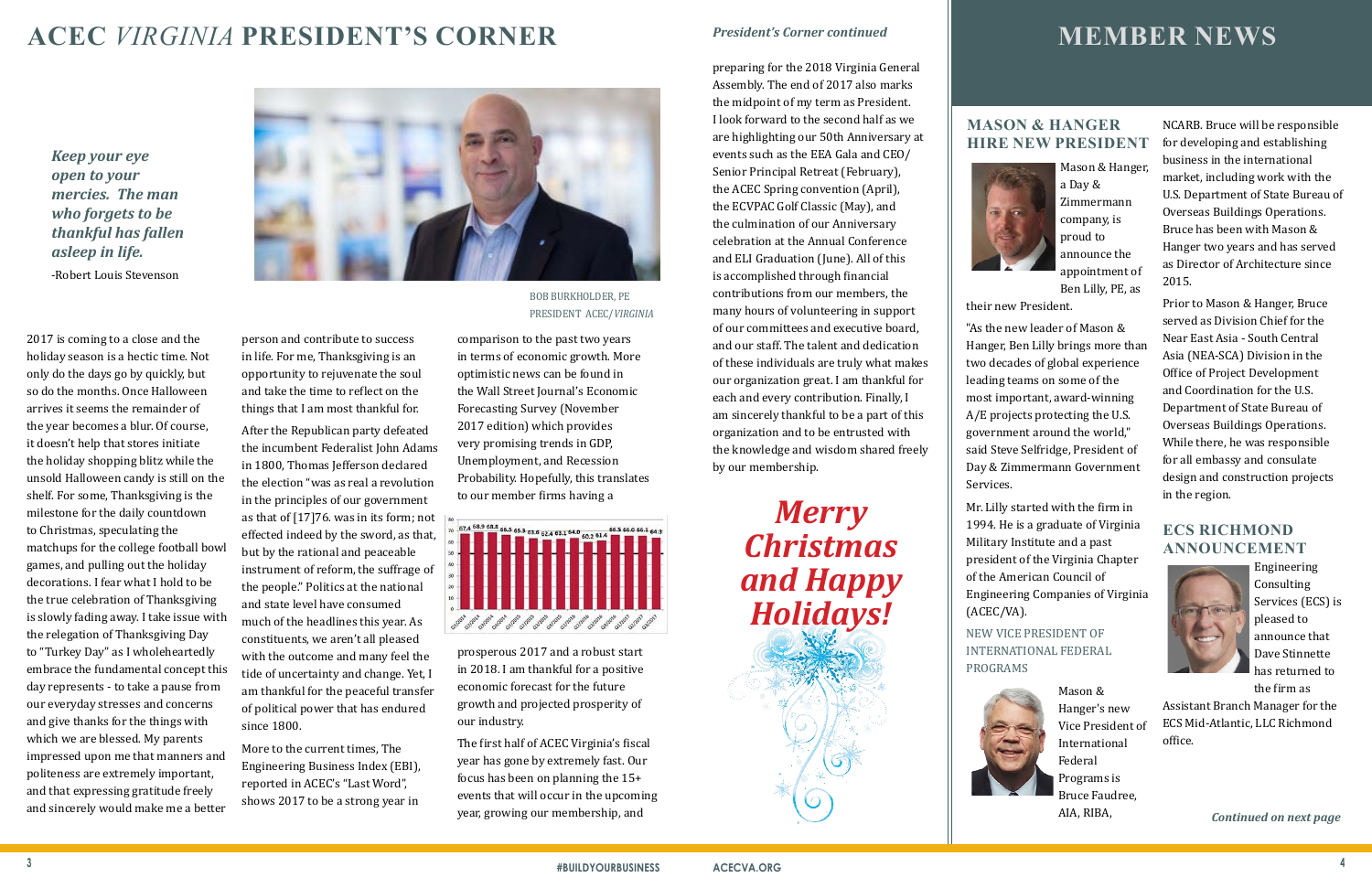# **ADVOCATES FOR OVERLOOKED BUSINESSES**

*Allen Business Advisors (www. allenbusinesssadvisors.com) specializes in preparing businesses and business owners for the sale of their business to key employees or outside third parties. Allen Business Advisors also performs customized buyer's acquisition searches for businesses seeking to expand geographically, add new products and services or add new employees. The businesses they serve are what they affectionately call the "neglected niche", which are businesses that are too complex for main street business brokers but too small for Mergers & Acquisition firms.* 

As former Commercial Loan Officers that financed dozens of business acquisitions, they typically had more of the bank's money into the transaction than either the buyer or the seller. This gives them a unique understanding of the buyer's emotions and concerns. Also, as seller's confidant, they know the emotional attachment that many business owners experience and the importance of the transaction to their financial security. They understand that selling a practice is not a one-dimensional transaction but the capstone and legacy of a life's work.

They use a four-stage proprietary system consisting of 1) Pre-Sale Planning, 2) Marketing 3) Negotiations and 4) Buyer Finance. Before going to market, the business is prepared for the audit (due diligence) that will be conducted by the buyer's CPA and attorney. This involves identifying any weaknesses and mitigating them to the extent possible.

They perform a "Banker's Analysis" evaluating the profitability, expense

management and balance sheet comparing it to similar businesses using the same industry reports as the banks. This is used to write a modified Credit Analysis that is presented to banks to learn their interest in financing a prospective buyer. Banks extend this courtesy because of the package that is submitted and the creditability of Allen Business Advisors.

Through a series of meetings and market research, the business is "staged" in the marketplace to make it appealing to an ideal buyer. Information from the presale analysis is used to create a database of likely buyers. Then, Allen Business Advisors markets the business using a confidential business offering memorandum, which is a



## **ENGINEERING YOUR EXIT STRATEGY**

Sell or expand your business with the help of Allen Business Advisors. With a combined 35 years of experience as commercial loan officers, we bring banking sensibility to every sale. We advise at every stage, preparing businesses for sale, maximizing their value, and helping business owners plan for their next phase of life.

**SALES & ACQUISITIONS EXIT PLANNING HELPING INDIVIDUAL OWNERS & PARTNERS** 



description of the business for sale. Chris Mulleavey, the President of the engineering firm Hoyle and Tanner described this as "the best he has ever seen because after reading it, he knew if the businesses were a good acquisition fit or not."

The agreement on price is only the first step. There are still many items that need to be addresses such an employment agreement for the seller, a plan to retain key employees because people are fearful of change, and a message to communicate with employees, clients and the public. This is where Allen Business Advisors excels and makes a real worlddifference. They act as a fiduciary

throughout the entire process to make sure their client's interests are always

protected.

Don Cutwright who has 20 years of banking experience is based in Bethesda, Maryland is the primary contact for businesses located in Maryland, Virginia and Pennsylvania. His email is don@ allenbusinessadvisors.com and his phone number is 410-294-2712. The Corporate headquarters is 1309 Beacon St., Suite 300, Brookline, MA 02445. John Allen, the Managing Partner can be reached at 781-443- 4874.

Call Don today to learn more about preparing and listing your business for sale, adding your business to our database of companies seeking to expand or conducting a customize search for an acquisition.

Contact Don Cutwright for a consultation. don@allenbusinessadvisors.com 410-294-2712 allenbusinessadvisors.com

Boston | New York | DC

# **MEMBER NEWS**

## **DEWBERRY ANNOUNCES**

U.S. Army Engineer Capt. Ryan Kidd has joined Dewberry as part of the Army's Engineer Regiment training with industry (TWI) rotational program.

Duane Thomas, PE, has been promoted to associate in the firm's Leesburg, Virginia, office.

Brett Tressler has been hired as the firm's health and safety manager.

Elese (Lisa) Adele Roger, PMP, was hired as executive director,



IT and technology. Roger will be responsible for all facets of Dewberry's technology and IT operations.

Jamie Barnhart, CCM, has been hired as a construction manager Promotions in the firm's Fairfax, Virginia, office include:

- Ronald Jakominich, PE, to associate vice president
- Ross Burhouse III, PE, to senior associate
- Mark Brewer, PE, to associate
- Rob Snow, PE, PMP, to associate
- Paul Dean to associate







*Continued*

Ryan Kidd Duane Thomas Brett Tressler Lisa Roger



Jamie Barnhart Ronald Jakominich Ross Burhouse Mark Brewer





Rob Snow Paul Dean